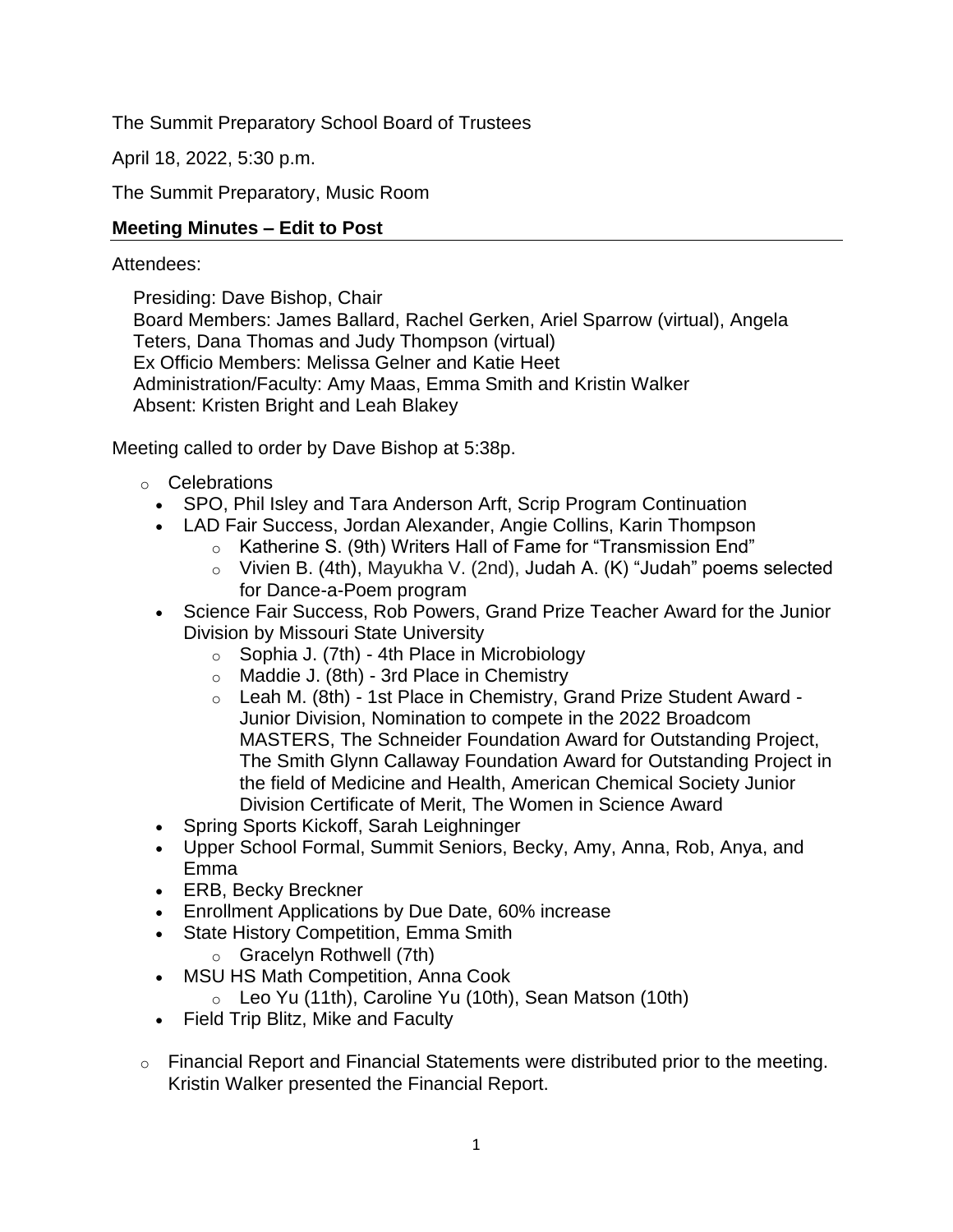- $\circ$  The Balance Sheet was current as of March 31, 2022 and showed a strong Cash/Cash Equivalent. As compared to the balance sheet from last year, cash was up \$193,407.
- o Budget versus Actual for March: Income was down \$13,984 and expenses were above budget by \$295. Net income was below budget by \$14,279.
- o YTD Budget versus Actual: Total Income is above budget by \$86,443. Net income is above budget by \$321,028.

MOTION: James Ballard moved to approve the Finance report as presented. Dana Thomas seconded. Motion was approved.

### CONSENT AGENDA (Status Reports)

The following reports were submitted to the board in advance of the meeting.

- 1. Head of School Report Dr. Katie Heet
- 2. Faculty Report Emma Smith
- 3. Admissions Report Amy Maas
- 4. Development Report Dr. Katie Heet
- 5. Marketing Report Amy Maas
- 6. Strategic Planning no report
- 7. Building and Grounds Report no report
	- o Help is requested to redo the rock beds along the school building.
- 8. Crisis and Risk Assessment no report

MOTION: Rachel Gerken moved to approve the Consent Agenda as presented prior to the meeting. James Ballard seconded. Motion was approved.

#### OLD BUSINESS

• Future Finance Optimization

MOTION: James Ballard made a motion to accept the SBA EIDL loan offer of \$150,000 at 2.75% with 100% of the principal restricted for capital improvements as designated by the Board. Payments for this loan will begin June 2022 in the amount of \$641 principal and interest. Dana Thomas seconded. Motion was approved.

MOTION: James Ballard made a motion to authorize Kristin Walker to be a onetime signatory the EIDL loan process. Rachel Gerken seconded. Motion was approved.

- Audit Update Meeting was pushed back to May.
- Board Evolution Nominating committee will meet in early May to determine a slate of candidates and begin the interview process.